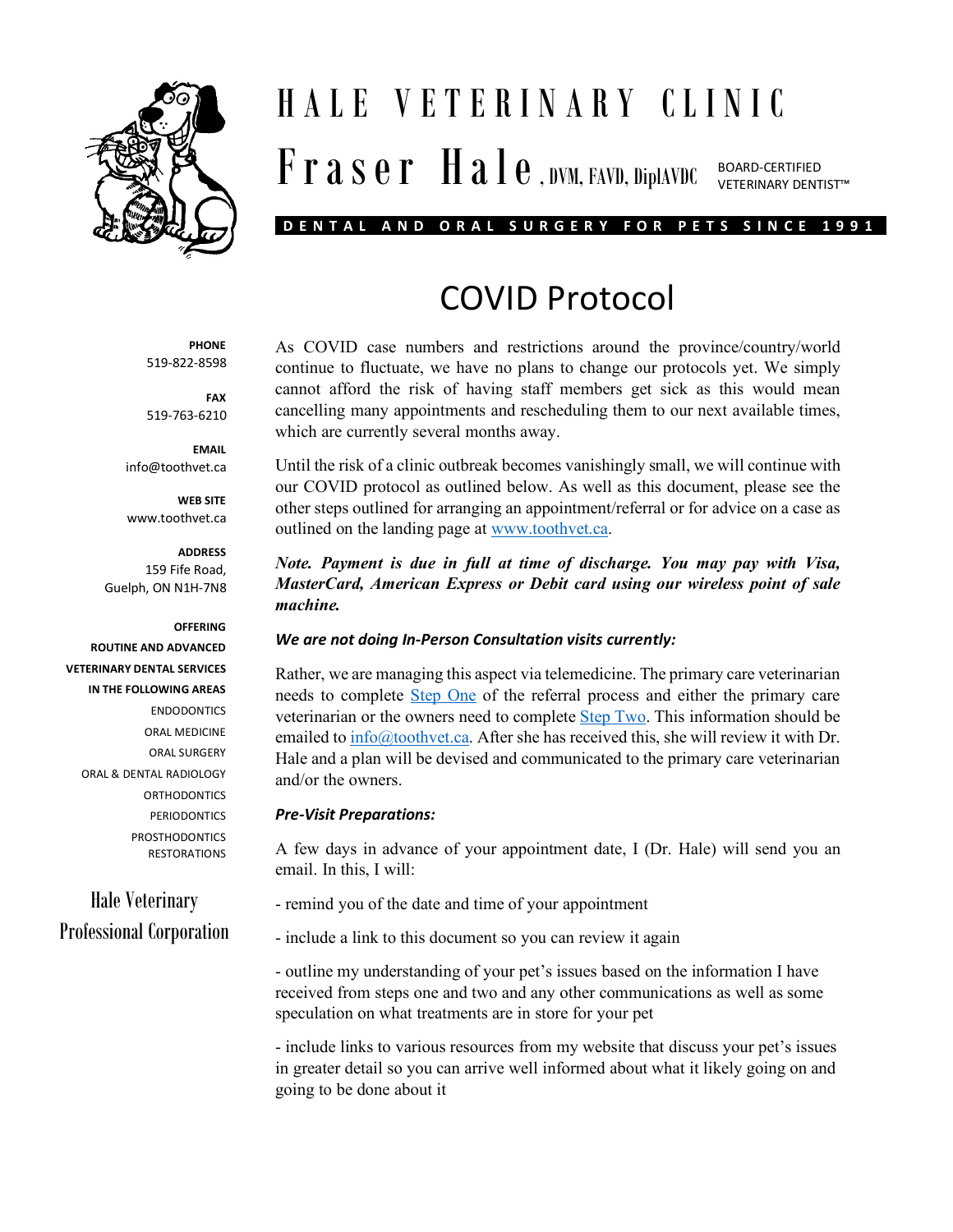- include links to some short videos on the post-operative instructions I anticipate I will have for you

- review when last food and water can be offer to your pet before heading over to see us

- invite you to contact us with any questions you might have so we can discuss them in advance of your visit

- give you the name of the wifi network you should connect to and the password for that network

We will be communicating with you by phone and via Zoom meeting so please bring a wifi-enabled phone +/- a tablet/laptop and download the Zoom app ([https://zoom.us/\)](https://zoom.us/) before leaving home. If you are unfamiliar with Zoom, maybe practice a bit at home to make sure it is working properly.

#### *The Day of the Visit:*

We are not inviting clients to enter our building currently. The visit will be done using the "Curb-Side" model with which you have become familiar. Here is how our version of that works:

- when you arrive in our parking lot, pull up right in front of our window so you can get the best signal from our wifi hub.

- call us to let us know you have arrived.

- if it has been a long drive and you are arriving with a dog, take it for a short walk on the grass so it may relieve itself.

-next, you will bring your pet (dog or cat) into our vestibule (wear your mask).

 Cats and small dogs must be in a secure pet carrier with the door properly closed. Set the carrier down on the floor of the vestibule and return to your car

 Larger dogs must be on a leash to go from your car to our vestibule. When you enter the vestibule, make sure the exterior door has closed completely behind you (we want no escapees), remove your collar/leash/harness/bandanas… We will have laid the end of a slip lead on the floor of the vestibule for you to put around your dog's neck, then you return to your car

if your dog or cat is of a highly anxious or at all aggressive nature, we request that you consult with your primary care veterinarian about having them dispense some gabapentin and/or trazadone for you to give to your pet an hour or so before you leave the house to sedate/calm them before they arrive at our office.

-for highly anxious or aggressive dogs, we may also require that you place a muzzle on your dog before we bring it in to the building. If you have your own muzzle, please use that. Otherwise, we have muzzles here you can use. Here is a short video on [How to put Muzzle on dog](https://www.bing.com/videos/search?q=how+to+put+on+a+muzzle+dog&docid=608006071219063061&mid=A11C63B06A11F6AE3A42A11C63B06A11F6AE3A42&view=detail&FORM=VIRE)

- once you have left the vestibule, we will bring your pet into the clinic and start our preliminary examination. I will then generate a tentative plan and estimate and email that to you along with a link to our first Zoom meeting. This email will likely come to you within 5 to 10 minutes of you putting your pet in the vestibule, so be watching for it on your device.

- after we have discussed the situation and I have your verbal consent to proceed with the tentative plan, we will get to work anesthetizing your pet so I can do my detailed exam with whole-mouth intra-oral dental radiographs, revise or confirm the plan and estimate. This step tends to take about 45 minutes.

-if there are no changes to the plan/estimate, we will just call you to inform you of that and tell you when we would like you back in the parking lot to go over your discharge instructions.